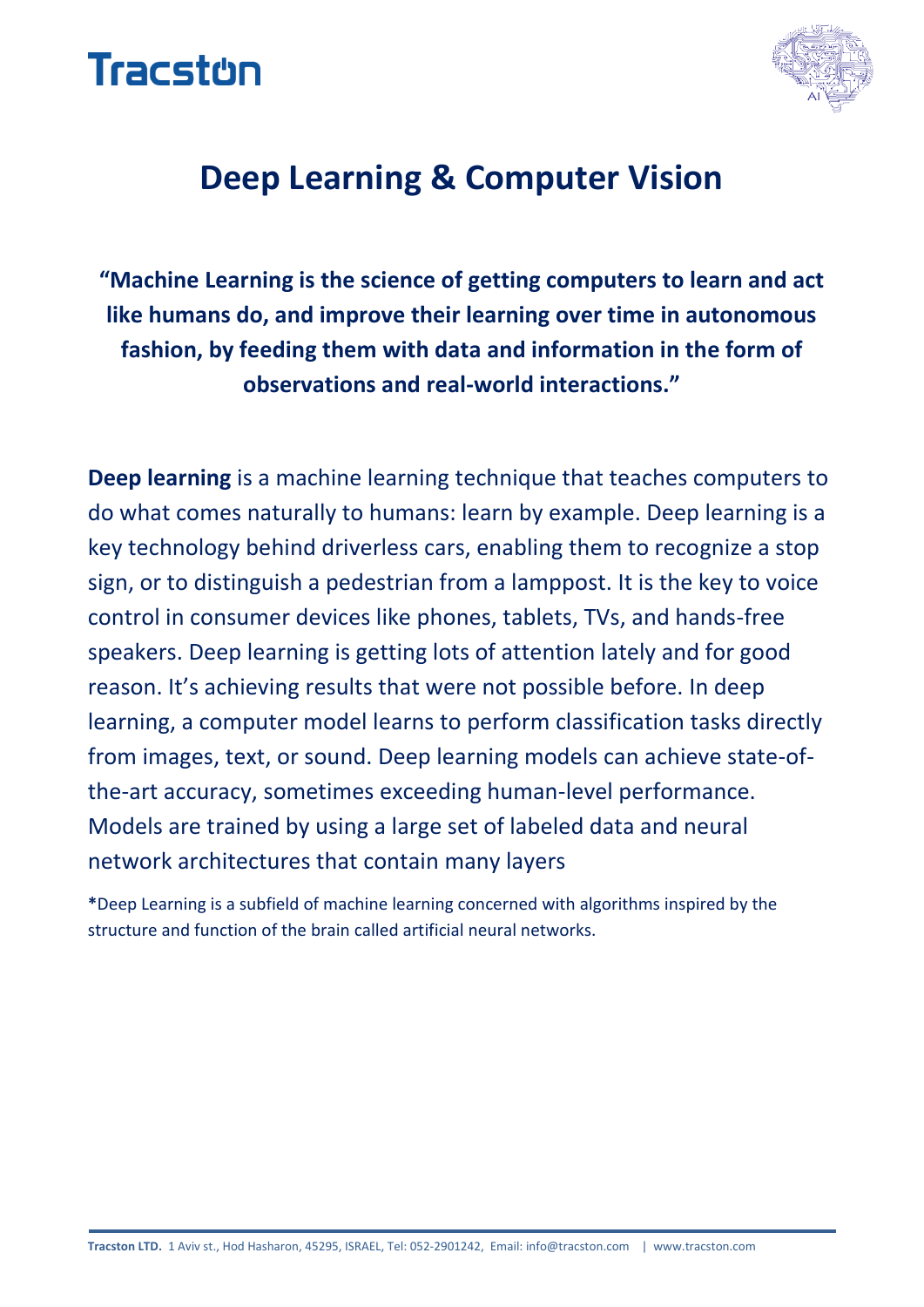



**Computer Vision** is a field of computer science that works on enabling computers to see, identify and process images in the same way that human vision does, and then provide appropriate output. It is like imparting human intelligence and instincts to a computer. In reality though, it is a difficult task to enable computers to recognize images of different objects.

Computer vision is closely linked with artificial intelligence, as the computer must interpret what it sees, and then perform appropriate analysis or act accordingly. Computer vision is concerned with the automatic extraction, analysis and understanding of useful information from a single image or a sequence of images. It involves the development of a theoretical and algorithmic basis to achieve automatic visual understanding.

The applications of computer vision are numerous and include: agriculture, augmented reality, autonomous vehicles, biometrics, character recognition, forensics, industrial quality inspection, face recognition, gesture analysis, geoscience, image restoration, medical image analysis, pollution monitoring, process control, remote sensing, robotics, security and surveillance, transport and more….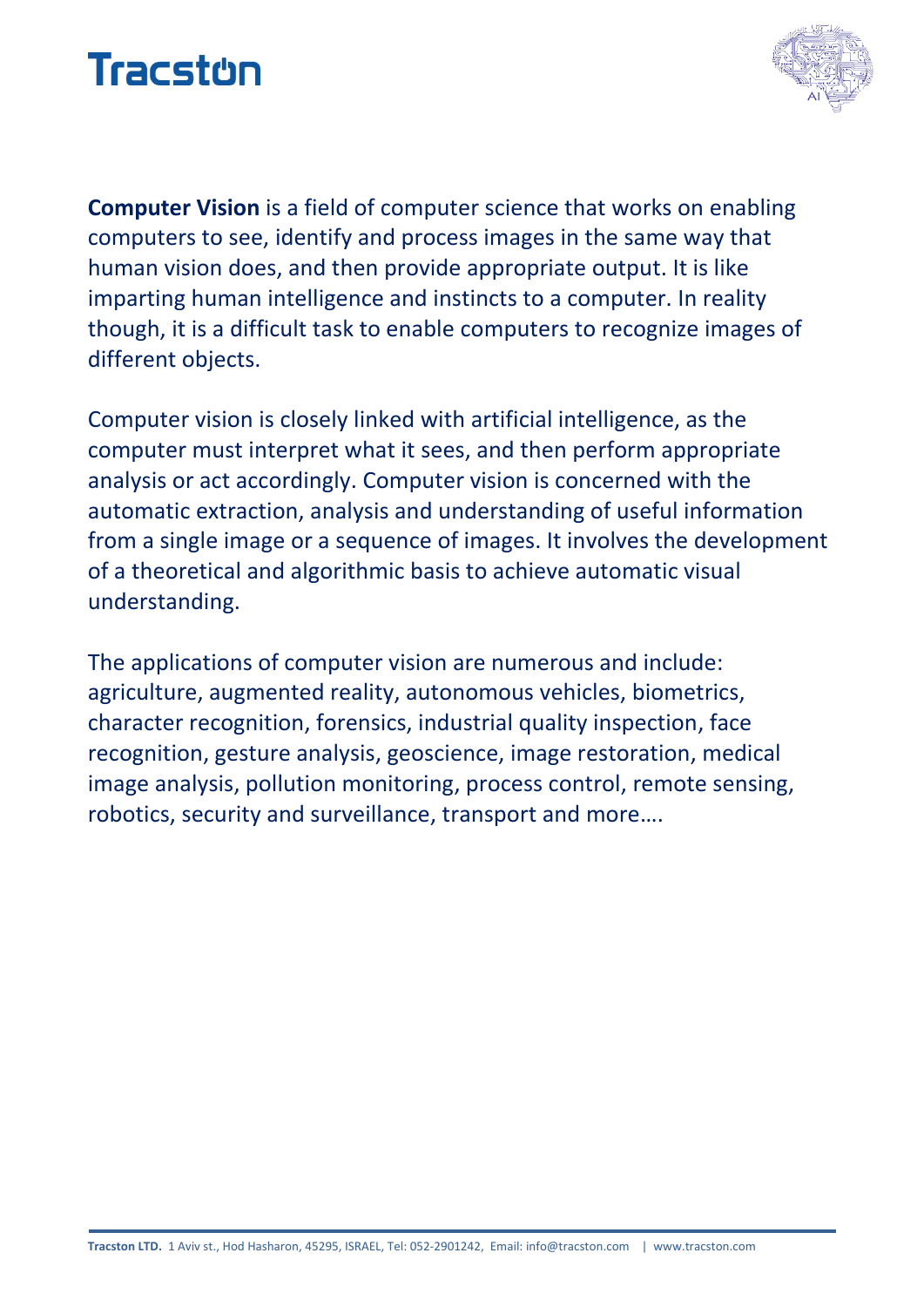



### **Objectives**

In this course you will learn:

- The key concepts of computer Vision & OpenCV.
- To perform image manipulations such as transformations, cropping, blurring, thresholding, edge detection and cropping.
- To segment images by understanding contours, circle, and line detection. You'll even learn how to approximate contours, do contour filtering and ordering as well as approximations.
- Use feature detection (SIFT, SURF, FAST, BRIEF & ORB) to do object detection.
- . Implement Object Detection for faces, people & cars.
- Extract facial landmarks for face analysis, applying filters and face swaps.
- Implement Facial Recognition.
- Implement and understand Motion Analysis & Object Tracking.
- Use basic computational photography techniques for Photo Restoration (eliminate marks, lines, creases, and smudges from old damaged photos).
- How to become a true computer vision expert by getting started in Deep Learning

#### **Target Audience**

Anyone interested in Computer Vision or Artificial Intelligence

#### **Prerequisites**

• Basic knowledge of Python / Perl programming knowledge All the software needed in this course is free and open source

#### Duration: **2 days** (16 hours)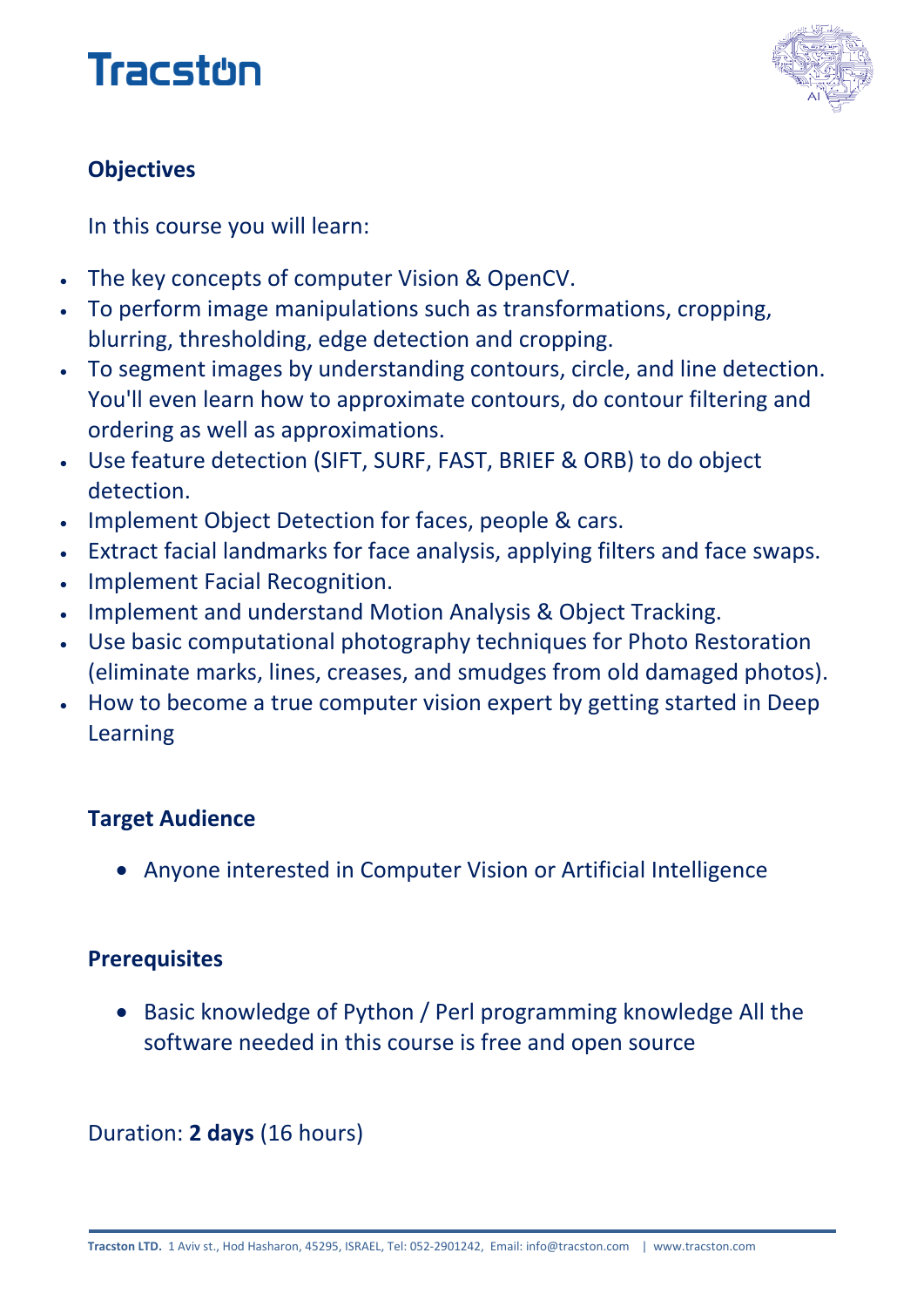# **Tracston**



### **Module 1 – Day 1**

- Introduction to Computer Vision and OpenCV
- OpenCV & Python Installation (Windows, Linux)
- **Basics of Computer Vision and OpenCV**
- What are Images?
- Image Formation
- Getting Started with OpenCV
- Image Manipulations (Grayscaling, Scaling, Re-sizing and Interpolations, Blurring ,Sharpening )
- Understanding Color Spaces
- Histogram representation of Images
- Creating Images and Drawing on Images
- Arithmetic Operations (Brightening and Darkening Images)
- Bitwise Operations (image masking)
- Edge Detection and Image Gradients
- Segmentation and Contours
- Image Segmentation (Countours) and Circle/Line/Blob Detection
- Sorting Contours
- Approximating Contours and Finding their Convex Hull
- Matching Contour Shapes
- Object Detection Overview
- Object Detection
- Line Detection
- Circle Detection
- Blob Detection
- Summary